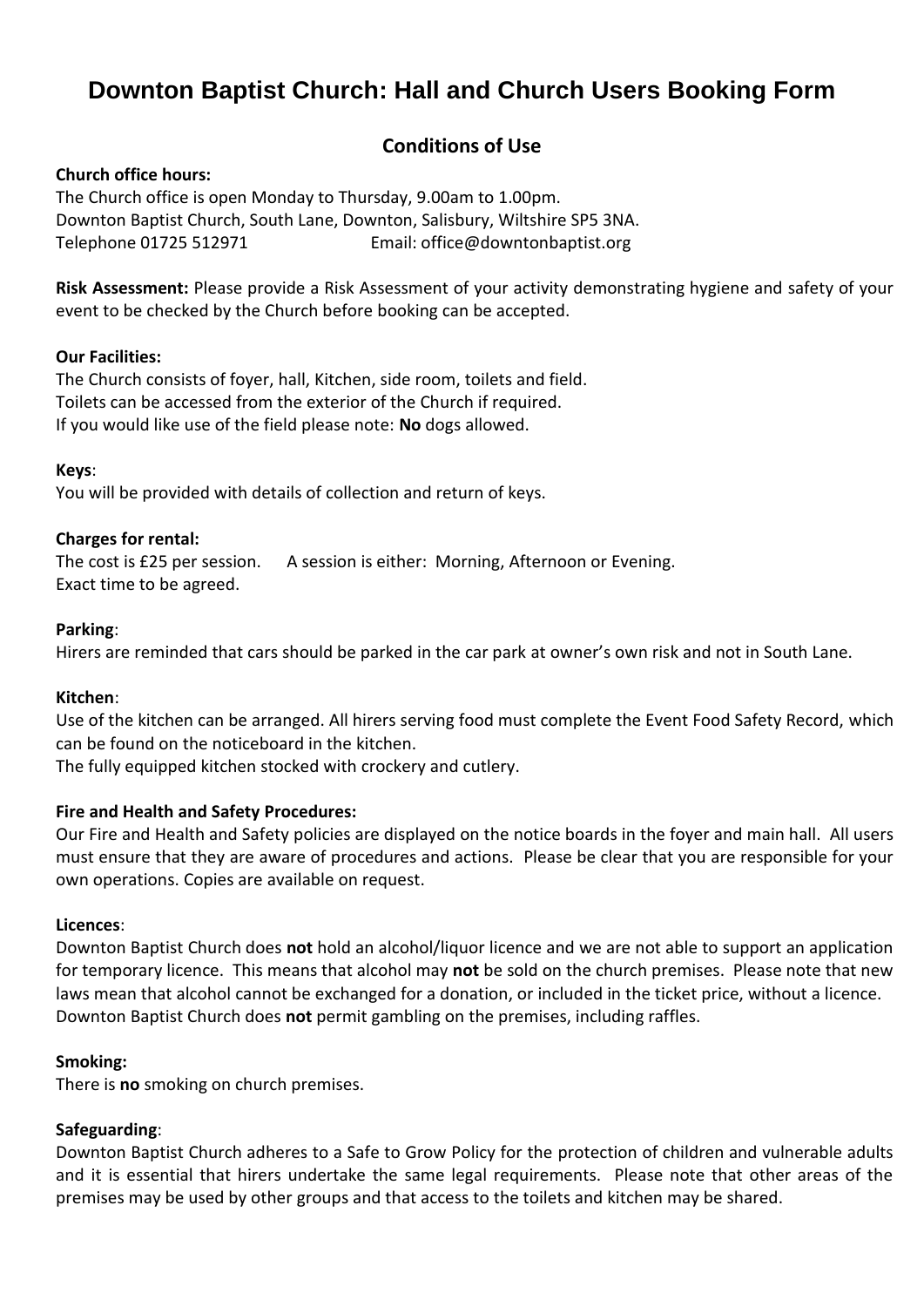#### **Insurance**:

Please make sure you have the correct insurance in place.

**PAT Test Notification Labels**: Any portable appliances brought onto the Church premises must have current PAT Test labelling.

#### **Our Commitment to you:**

By arrangement, to offer you the use of the Church premises.

#### **Your Commitment to us:**

To leave the Church premises and field in a clean and tidy state, ensuring all rubbish removed into bins at the rear of the church and recycling bins used.

Please return chairs and tables as found.

Report any problems to the Church Office as soon as possible.

Switch off electrical appliances (except fridges) after use.

To ensure the security of the premises during your stay and on departure.

To return the keys as agreed.

Please see attached Hire of Hall/Church Checklist.

#### **Methods of payments:**

Cheques made payable to: 'Downton Baptist Church'. If by Bank Transfer (BACS): - Bank Transfer to: CAF Bank Limited. Our Account Name: Downton Baptist Church.

The Sort Code: 40-52-40. The Account Number: 00020728.

#### **Privacy Notice**

Under Data Protection legislation the church Charity Trustees of Downton Baptist Church are the Data Controller and can be contacted by ringing 01725 512971 or emailing office@downtonbaptist.org

We are collecting this information to enable the Church to keep in touch with you and provide pastoral support as appropriate.

Data Protection legislation allows us to process this information as we regard it as being in the church's legitimate interest.

Your name and contact details will be entered into our Church database which is held on the church office computer which is password protected and accessed only by the Ministers, the Trustees and Church Administrator. Your contact details will be removed from the database once you are no longer a member of the church – unless you ask to remain as one of our "church friends".

To enable us to provide adequate pastoral support to you and your family, one of the Ministers may record information which may be regarded as sensitive. This information will be stored (in password protected documents) on the church computer but the password will only be known by the Ministers. This information will NOT be disclosed to anyone else without your consent.

If you serve Downton Baptist Church as a member of staff or in a key role then we will pass on your name and contact details to the Baptist Union of Great Britain and/or the Southern Counties Baptist Association (of which we are members) to enable them to send you information relevant to your role. We will always ensure you are aware of what information is being shared with them and you will be able to decide which contact details are shared.

You have the right to ask to see any information we hold about you (including the pastoral support information) by submitting a 'Subject Access Request' to the Church Office. You also have the right to ask for information which you believe to be incorrect to be rectified.

If you are concerned about the way your information is being handled, please speak to our Data Protection Trustee. If you are still unhappy you have the right to complain to the Information Commissioners Office.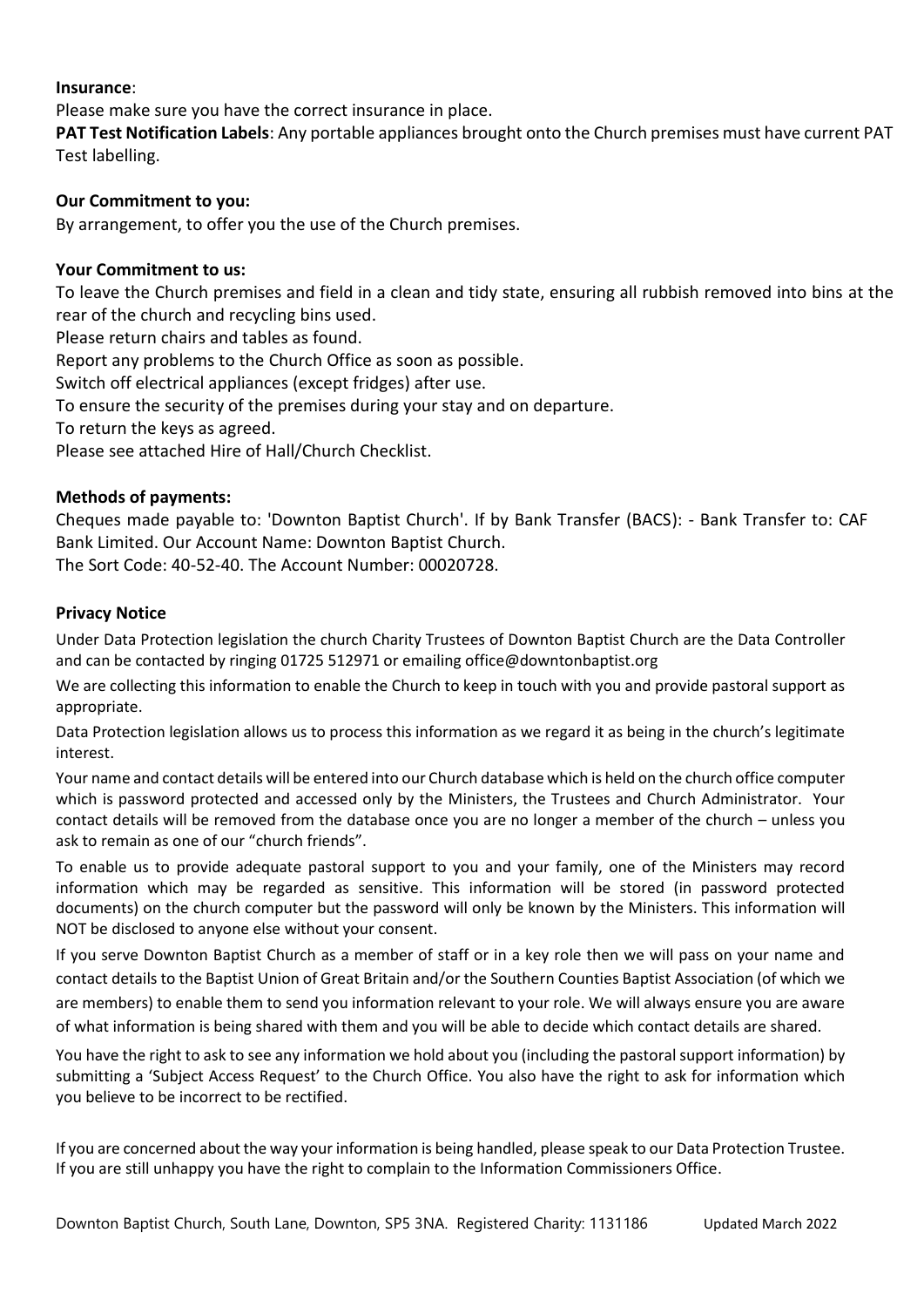| <b>Type of Contact</b>                                                                                                                                                      | <b>Church Booking</b> |                                |                  |  |
|-----------------------------------------------------------------------------------------------------------------------------------------------------------------------------|-----------------------|--------------------------------|------------------|--|
| <b>Personal Data</b>                                                                                                                                                        |                       |                                |                  |  |
| <b>Name</b>                                                                                                                                                                 |                       |                                |                  |  |
| Organisation                                                                                                                                                                |                       |                                |                  |  |
| <b>Address</b>                                                                                                                                                              |                       |                                |                  |  |
| <b>Telephone number (Home)</b>                                                                                                                                              |                       |                                |                  |  |
| <b>Telephone number (Mobile)</b>                                                                                                                                            |                       |                                |                  |  |
| <b>Email Address</b>                                                                                                                                                        |                       |                                |                  |  |
| I give my consent for my name, address,<br>phone numbers and email address to be<br><b>HELD by Downton Baptist Church and used</b><br>to contact me in connection with this |                       |                                |                  |  |
| booking.                                                                                                                                                                    | <b>Signature</b>      |                                | <b>Date</b>      |  |
| <b>Booking details</b>                                                                                                                                                      |                       |                                |                  |  |
| Date requested for the booking:<br>Morning / Afternoon<br><b>Evening</b><br>$\prime$<br>Time:                                                                               |                       |                                |                  |  |
| <b>Number of people expected</b>                                                                                                                                            |                       |                                |                  |  |
| <b>Nature of booking</b>                                                                                                                                                    |                       |                                |                  |  |
| <b>Long Term Bookings</b>                                                                                                                                                   | <b>Commencing</b>     |                                | <b>Finishing</b> |  |
|                                                                                                                                                                             | etc.                  | Detail of Hire: Day, term time |                  |  |
| Rate agreed for regular users                                                                                                                                               |                       |                                |                  |  |
| Key Holders form completed for regular<br>users.                                                                                                                            | Yes/No                |                                |                  |  |
| I accept the terms of the booking and have<br>arrangements for payment online or by<br>cheque.                                                                              | <b>Signature</b>      |                                | <b>Date</b>      |  |

Downton Baptist Church, South Lane, Downton, SP5 3NA. Registered Charity: 1131186 Updated March 2022